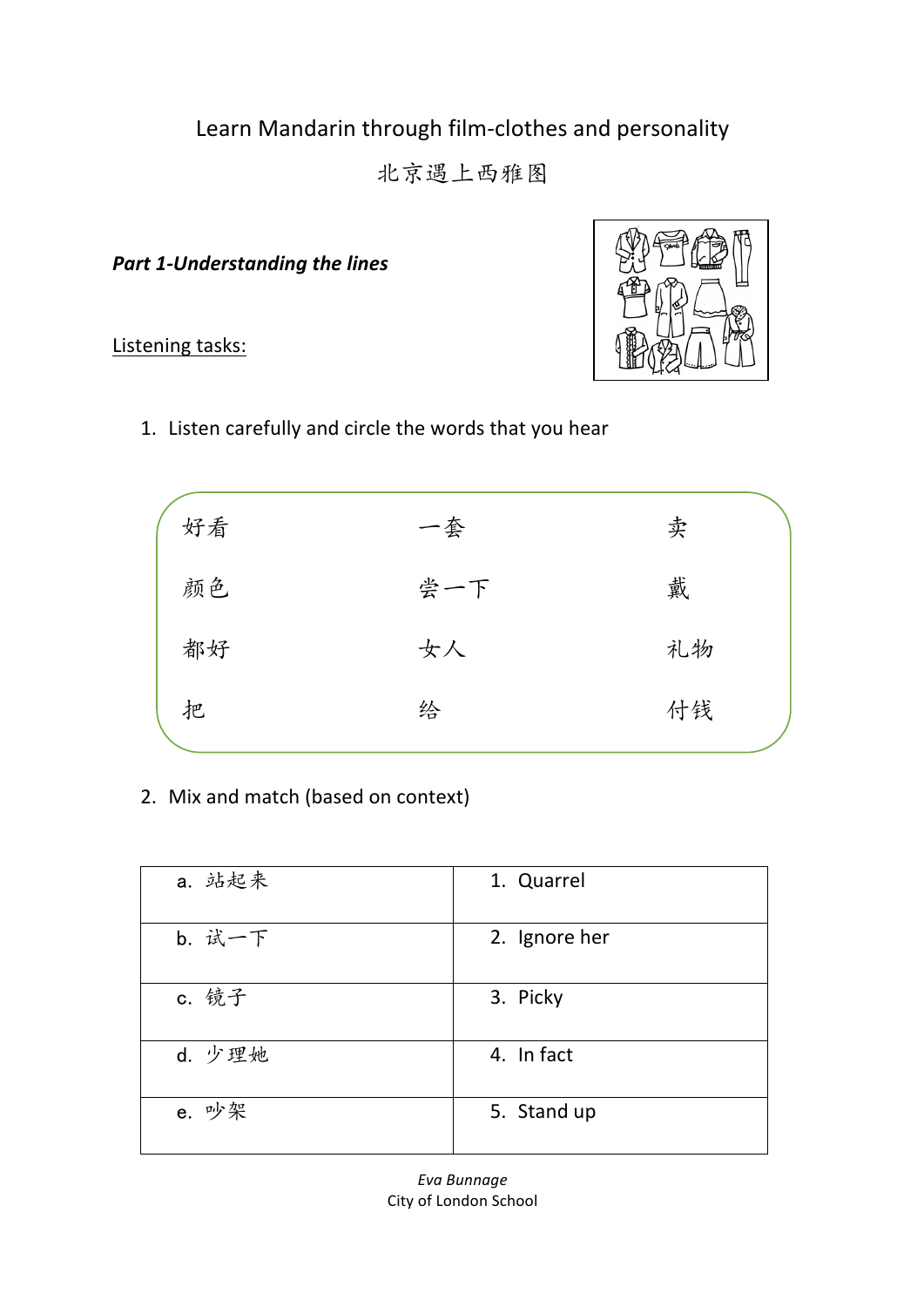| f. 挑 (shorter version of $\vert$ | 6. Try it on  |
|----------------------------------|---------------|
| 挑剔)                              |               |
| g. 其实                            | 7. Definitely |
|                                  |               |
| h. 肯定                            | 8. Pick       |
|                                  |               |
| i. 选                             | 9. Bar        |
| j. 酒吧                            | 10. Help      |
| k. 帮                             | 11. Mirror    |

### **Write your answers below:**



### **Part 2-The background of film**

《北京遇上西雅图》是一部很火的电影。女主角文佳佳住在北京,她当美 食杂志编辑。她的性格很外向,对爱情有很多期待。她怀孕了,为了将来 给孩子一个很好的生活环境,她来到美国西雅图生孩子。

她很喜欢"炫富",这让其他的女士非常讨厌。所以,她开始找司机 Frank 聊天。其实,虽然 Frank 看起来很穷,但是他以前是当医生的,而 且非常有名。Frank 和佳佳的关系越来越好。

有一天,佳佳在北京的富豪男友突然失踪了。Frank 开始在西雅图照顾佳 佳,给她做饭,讲笑话。过了几个月,佳佳生了孩子,打算回北京。她觉 得自己和 Frank 不只是朋友的关系。

佳佳离开西雅图不代表他们关系的结束,而是下一次相遇的开始。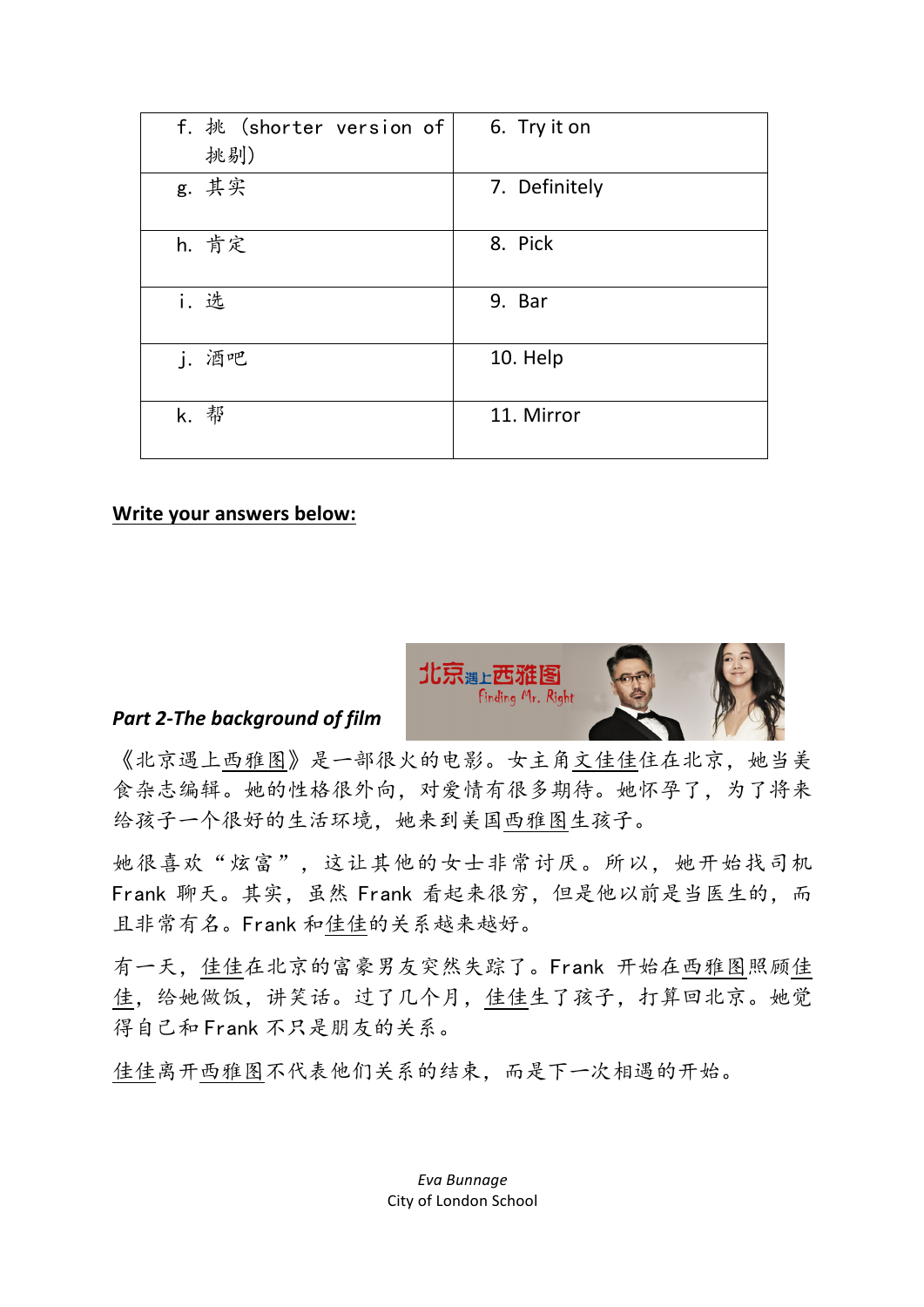### Reading tasks:

- 1. True or False (and list reasons)
- 1) 女主角佳佳在北京没有工作。
- 2) 她的性格很不好。
- 3) 因为她喜欢美国,所以她来美国生孩子。
- 4) 佳佳喜欢跟别人说她有钱,所以别人不喜欢她。
- 5) Frank 现在是医生。
- 6) 佳佳很有钱的男朋友突然不跟她打电话了。
- 7) 佳佳生了孩子,打算住在西雅图。
- 2. Choose the most appropriate grammar structure and re-write the below sentences (or combine two sentences together).
- 1) 为了将来给孩子一个很好的生活环境,她来到美国西雅图生孩子。 (因为…所以…;想)
- 2) Frank 开始在西雅图照顾佳佳, 给她做饭, 讲笑话。(不但…而 且…)
- 3) 她打算回北京。她觉得自己和 Frank 不只是朋友的关系。(当…的 时候,…)
- 4) 佳佳离开西雅图不代表他们关系的结束。(虽然…但是…)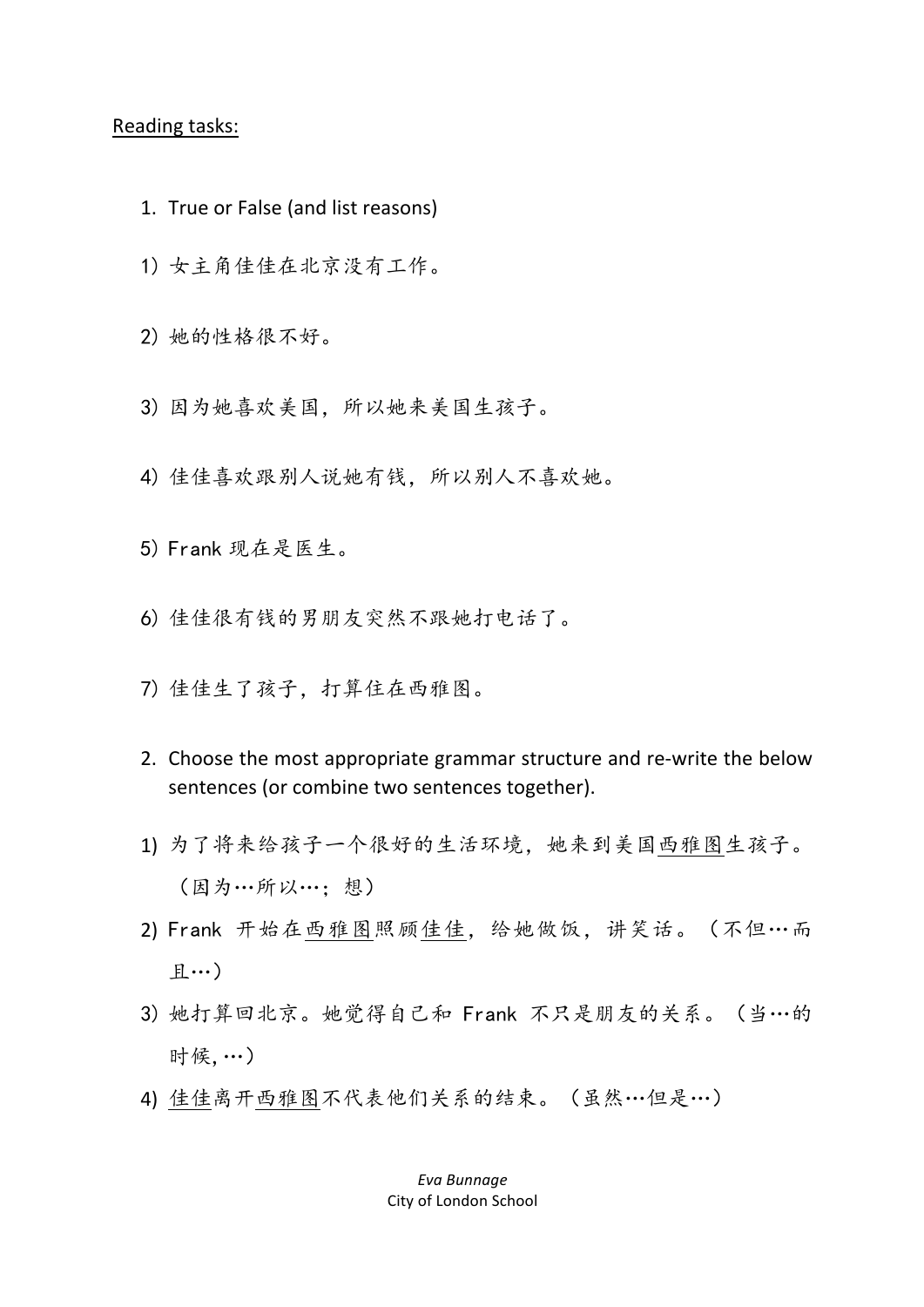# **Part 3-Authentic expression**

她可凶了

- a. I hate her
- b. She hates me
- c. She can get angry very quickly
- d. She has a very fierce attitude

Speaking tasks:

Task 1: You are a journalist (记者) interviewing Jiajia's rich boyfriend (富豪 男友) in Beijing. Give the most appropriate response.

| 记者                  | 富豪男友 |
|---------------------|------|
| a. 你最喜欢佳佳穿          |      |
| 什么样的衣服?             |      |
| b. 你觉得女生懂时          |      |
| 尚重要吗?               |      |
| c. 你更喜欢外向的          |      |
| 女生还是内向的             |      |
| 女生?                 |      |
| d. 和佳佳分手后,          |      |
| 你会找新女朋友             |      |
| 吗?                  |      |
| e. 你为什么没去西          |      |
| 雅图照顾佳佳?             |      |
| f. You come up with |      |
| your own            |      |
| questions           |      |

## **Task 2:**

Debate: 找女朋友的时候, 外表是最重要的。You can quickly write down your thoughts below.